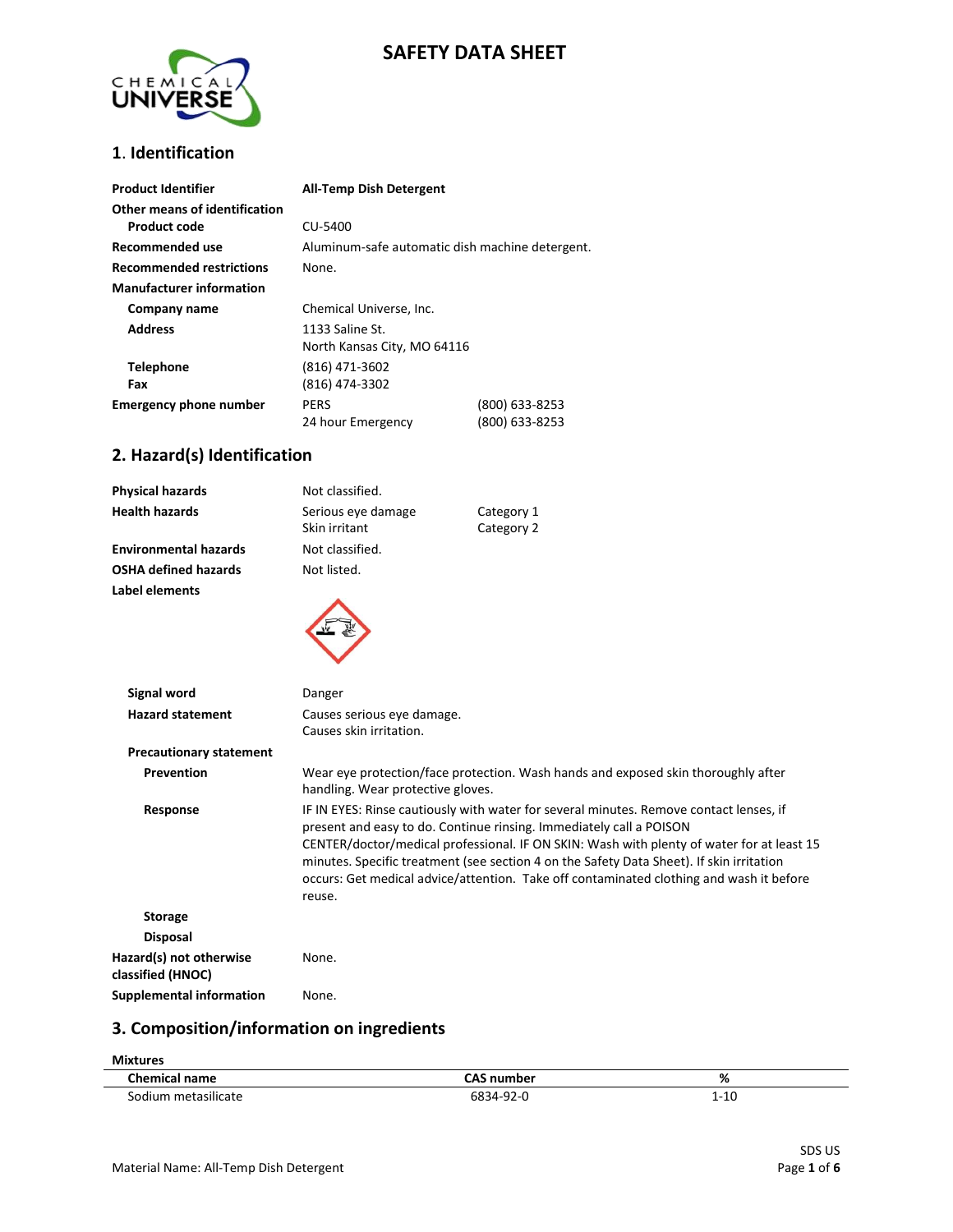| Sodium xylene sulfonate                  | 7757-82-6 | 1-5    |
|------------------------------------------|-----------|--------|
| Tertasodium ethylenediamine tetraacetate | 7732-18-5 | 1-5    |
| Other components below reportable levels |           | 90-100 |

#### **4. First-aid measures**

 $\overline{\phantom{a}}$ 

| <b>Inhalation</b>                                                            | Move to fresh air. Call a physician if symptoms develop or persist.                                                                                                                 |
|------------------------------------------------------------------------------|-------------------------------------------------------------------------------------------------------------------------------------------------------------------------------------|
| <b>Skin contact</b>                                                          | Remove contaminated clothing immediately and wash skin with soap and water. In case of<br>eczema or other skin disorders: Seek medical attention and take along these instructions. |
| Eye contact                                                                  | Rinse with water for at least 15 minutes. Remove contact lenses, if present and easy to do.<br>Get medical attention. Eye wash stations should be located in work area.             |
| Ingestion                                                                    | Rinse mouth. Get medical attention if symptoms occur. Do not induce vomiting.                                                                                                       |
| <b>Most important</b><br>symptoms/effects, acute and<br>delayed              | Dermatitis. Rash. May cause an allergic skin reaction.                                                                                                                              |
| Indication of immediate<br>medical attention and special<br>treatment needed | Provide general support measures and treat symptomatically. Keep victim under observation.<br>Symptoms may be delayed.                                                              |
| <b>General information</b>                                                   | Ensure that medical personnel are aware of the material(s) involved, and take precautions to<br>protect themselves. Wash contaminated clothing before reuse.                        |

#### **5. Fire-fighting measures**

| Suitable extinguishing media                                        | Water fog. Foam. Dry chemical powder. Carbon dioxide $(CO2)$                                  |
|---------------------------------------------------------------------|-----------------------------------------------------------------------------------------------|
| Unsuitable extinguishing<br>media                                   | None known.                                                                                   |
| Specific hazards arising from<br>the chemical                       | During fire, gases hazardous to health may be formed.                                         |
| Special protective equipment<br>and precautions for<br>firefighters | Self-contained breathing apparatus and full protecting clothing must be worn in case of fire. |
| <b>Fire-fighting</b><br>equipment/instructions                      | Move containers from fire area if you can do so without risk.                                 |
| <b>Specific methods</b>                                             | Use standard firefighting procedures and consider the hazards of other involved materials.    |
| <b>General fire hazards</b>                                         | No unusual fire or explosion hazards noted.                                                   |

#### **6. Accidental release measures**

| Personal precautions,<br>protective equipment and<br>emergency procedures | Wear appropriate protective equipment and clothing during clean-up. Wear eye/face<br>protection.                                                                                                                                                                 |
|---------------------------------------------------------------------------|------------------------------------------------------------------------------------------------------------------------------------------------------------------------------------------------------------------------------------------------------------------|
| <b>Methods and materials for</b><br>containment and cleaning up           | Caution – spillages may be slippery.                                                                                                                                                                                                                             |
|                                                                           | Large spills: Stop the flow of material, if this is without risk. Dike the spilled material, where<br>this is possible. Absorb in vermiculite, dry sand or earth and place into containers. Prevent<br>entry into waterways, sewer, basements or confined areas. |
|                                                                           | Small spills: Wipe up with absorbent material (e.g. cloth, fleece). Clean surface thoroughly to<br>remove residual contamination.                                                                                                                                |
|                                                                           | Never return spills to original container for re-use. For waste disposal, see section 13 of the<br>SDS.                                                                                                                                                          |
| <b>Environmental precautions</b>                                          | Do not release into the environment (see section 12). Avoid discharge into areas not<br>consistent with package labeling.                                                                                                                                        |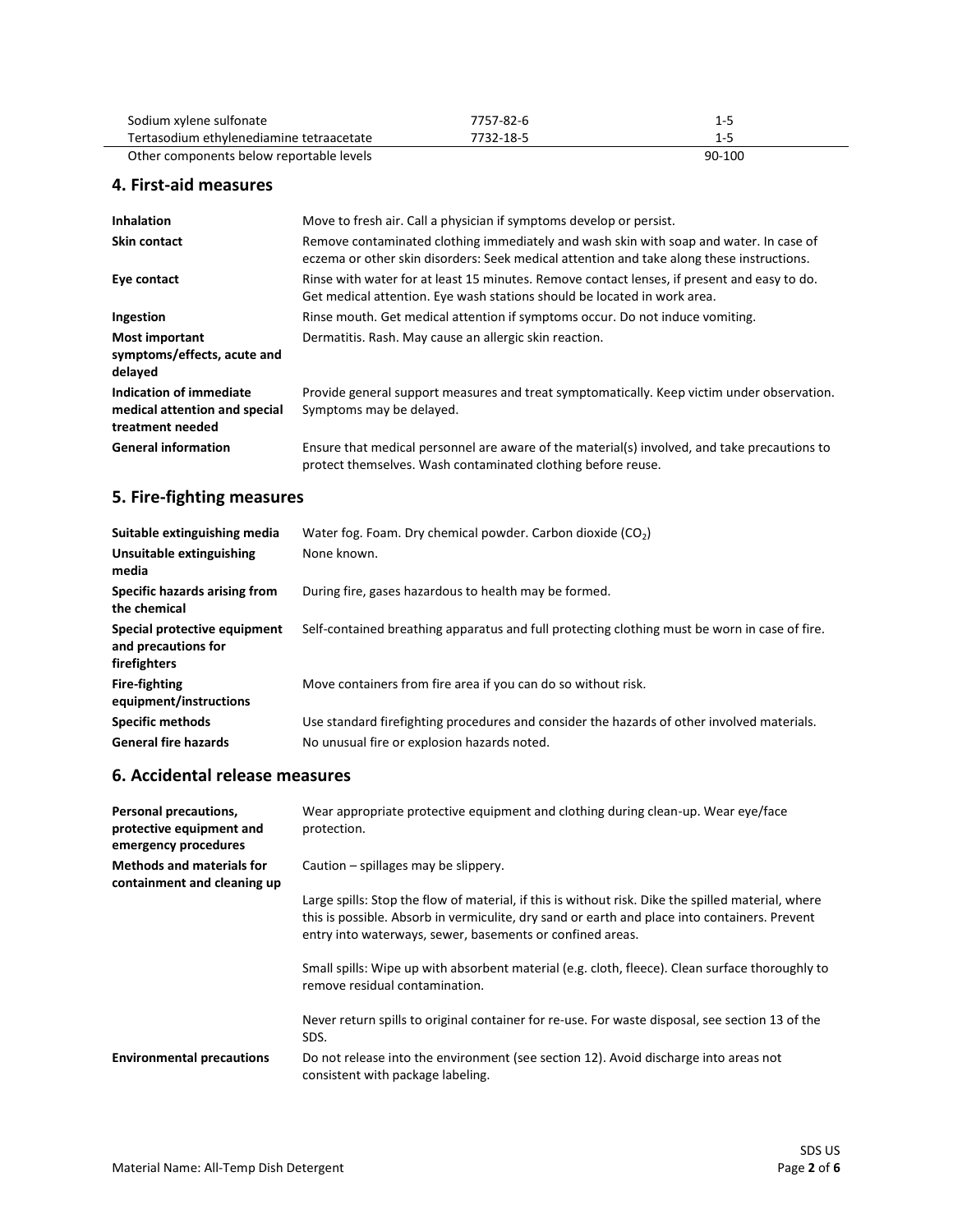### **7. Handling and storage**

| <b>Precautions for safe handling</b>                                      | Avoid contact with eyes, skin, and clothing. Avoid prolonged exposure. Wear appropriate<br>personal protective equipment. Observe good industrial hygiene practices. |
|---------------------------------------------------------------------------|----------------------------------------------------------------------------------------------------------------------------------------------------------------------|
| Conditions for safe storage,<br>including any<br><i>incompatibilities</i> | Store in original tightly closed container. Do not store in extreme conditions.                                                                                      |

## **8. Exposure controls/personal protection**

| <b>Occupational exposure limits</b>      | None established.                                                                                                                                                                                                                                                                                                                                     |
|------------------------------------------|-------------------------------------------------------------------------------------------------------------------------------------------------------------------------------------------------------------------------------------------------------------------------------------------------------------------------------------------------------|
| <b>Biological limit values</b>           | None established.                                                                                                                                                                                                                                                                                                                                     |
| Appropriate engineering<br>controls      | Emergency eye wash stations and showers should be readily accessible. Provide natural or<br>mechanical ventilation.                                                                                                                                                                                                                                   |
|                                          | Individual protection measures, such as personal protective equipment                                                                                                                                                                                                                                                                                 |
| Eye/face protection                      | Avoid contact with eyes. Wear safety glasses with side shields (or goggles).                                                                                                                                                                                                                                                                          |
| <b>Skin protection</b>                   |                                                                                                                                                                                                                                                                                                                                                       |
| Hand protection                          | Wear appropriate chemical resistant gloves.                                                                                                                                                                                                                                                                                                           |
| Other                                    | None.                                                                                                                                                                                                                                                                                                                                                 |
| <b>Respiratory protection</b>            | Respiratory protection not required.                                                                                                                                                                                                                                                                                                                  |
| <b>Thermal hazards</b>                   | Wear appropriate thermal protective clothing, when necessary.                                                                                                                                                                                                                                                                                         |
| <b>General hygiene</b><br>considerations | When using do not smoke or use chewing tobacco. Always observe good personal hygiene<br>measures, such as washing after handling the material and before eating, drinking, and/or<br>smoking. Routinely wash work clothing and protective equipment to remove contaminants.<br>Contaminated work clothing should not be allowed out of the workplace. |

## **9. Physical and chemical properties**

| Appearance                   |                 |
|------------------------------|-----------------|
| <b>Physical State</b>        | Liquid.         |
| Color                        | Red.            |
| Odor                         | Indistinct.     |
| Odor threshold               | Not available.  |
| рH                           | $13 - 14$       |
| Melting/freezing point       | Not available.  |
| Initial boiling point and    | >212°F (100°C)  |
| boiling range                |                 |
| Flash point                  | Not applicable. |
| <b>Evaporation rate</b>      | Not available.  |
| Flammability                 | Not available.  |
| <b>Flammability Limits</b>   |                 |
| Upper                        | Not available.  |
| Lower                        | Not available.  |
| Vapor pressure               | Not available.  |
| Vapor density                | Not available.  |
| Specific gravity (water=1)   | 1.02            |
| Solubility in water          | Soluble         |
| <b>Partition coefficient</b> | Not available.  |
| (n-octanol/water)            |                 |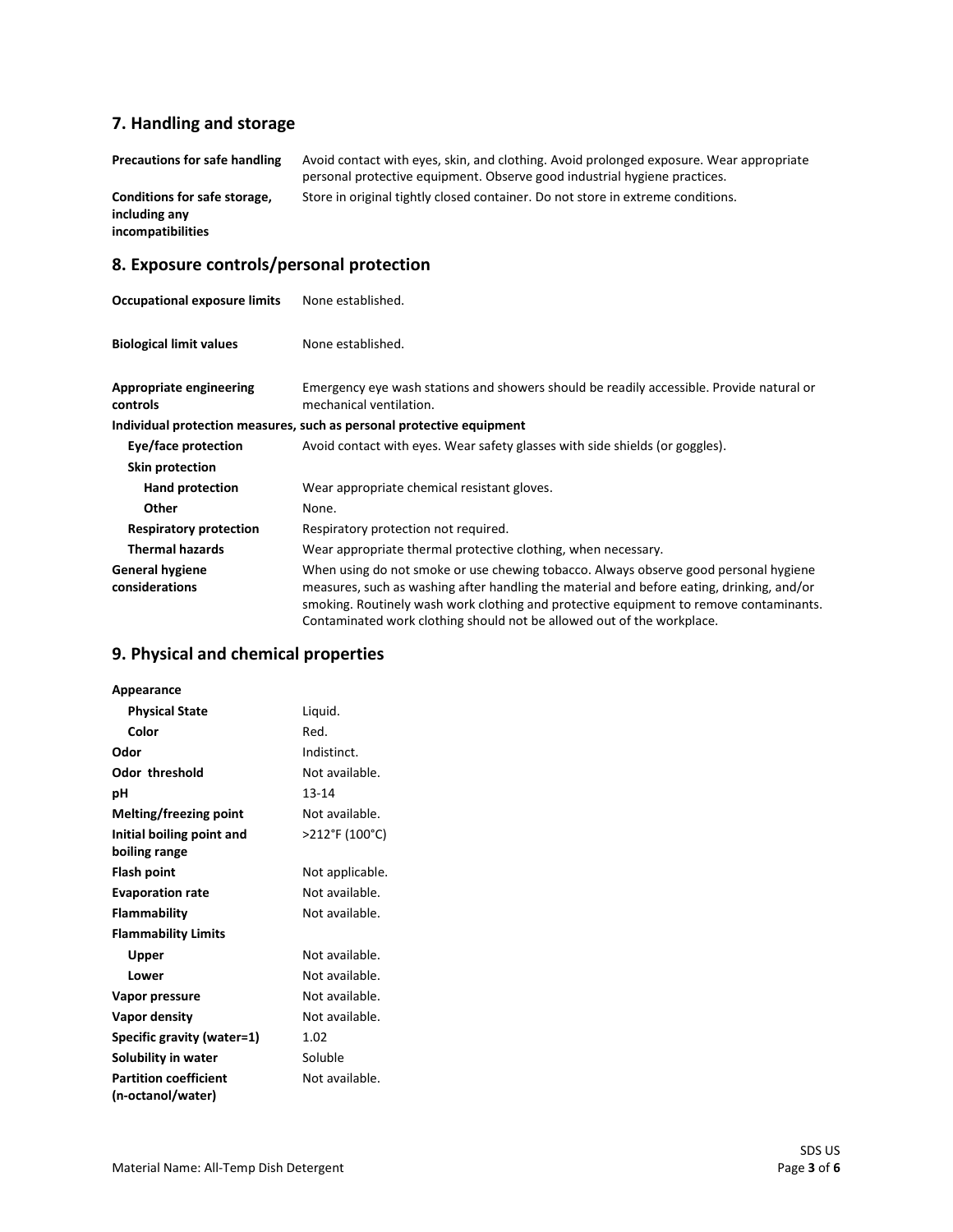| <b>Auto-ignition temperature</b> | Not available.         |
|----------------------------------|------------------------|
| <b>Decomposition temperature</b> | Decomposes on heating. |
| <b>Viscosity</b>                 | Not available.         |

## **10. Stability and reactivity**

| Reactivity                                   | This product is stable and non-reactive under normal conditions of use. |
|----------------------------------------------|-------------------------------------------------------------------------|
| <b>Chemical stability</b>                    | Material is stable under normal conditions.                             |
| <b>Possibility of hazardous</b><br>reactions | Hazardous polymerization does not occur.                                |
| <b>Conditions to avoid</b>                   | Heat, flames can cause product to decompose.                            |
| Incompatible materials                       | Strong acids, strong bases, strong oxidizing agents.                    |
| <b>Hazardous decomposition</b><br>products   | Aldehydes, ketones, organic acids, carbon dioxide, carbon monoxide.     |

## **11. Toxicological information**

| Information on likely routes<br>of exposure                                        |                                                                        |
|------------------------------------------------------------------------------------|------------------------------------------------------------------------|
| <b>Ingestion</b>                                                                   | May be harmful if swallowed. Do not ingest                             |
| <b>Inhalation</b>                                                                  | Expected to be a low inhalation hazard.                                |
| Skin contact                                                                       | Repeated and/or prolonged skin contact causes irritation and/or burns. |
| Eye contact                                                                        | Causes severe eye damage. May cause severe corneal injury.             |
| Symptoms related to the<br>physical, chemical and<br>toxicological characteristics | Dermatitis. Rash. May cause an allergic skin reaction.                 |
| <b>Acute toxicity</b>                                                              | Expected to have a low toxicity.                                       |

| Product                                                                    | <b>Route and Species</b>             | <b>LD50</b>            |
|----------------------------------------------------------------------------|--------------------------------------|------------------------|
| All-Temp Dish Detergent (CAS mixture)                                      |                                      |                        |
| Acute                                                                      | Oral, rat                            | 12,000 mg/kg estimated |
|                                                                            | Dermal, rabbit                       | >2,000 mg/kg           |
| *Estimates for product may be based on additional component data not shown |                                      |                        |
|                                                                            |                                      |                        |
| <b>Skin corrosion/irritation</b>                                           | Causes skin irritation.              |                        |
| Serious eye damage/                                                        | Causes serious eye damage.           |                        |
| irritation                                                                 |                                      |                        |
| <b>Respiratory sensitization</b>                                           | Not classified.                      |                        |
| <b>Skin sensitization</b>                                                  | Not classified.                      |                        |
| <b>Germ cell mutagenicity</b>                                              | Not classified.                      |                        |
| Carcinogenicity                                                            | Not considered a carcinogen.         |                        |
| OSHA Specifically Regulated Substances (29 CFR 1910.1001-1050)             |                                      |                        |
| Not Listed.                                                                |                                      |                        |
| <b>Reproductive toxicity</b>                                               | Not classified.                      |                        |
| Specific target organ toxicity                                             | Not classified.                      |                        |
| - single exposure                                                          |                                      |                        |
| Specific target organ toxicity                                             | Not classified.                      |                        |
| - repeated exposure                                                        |                                      |                        |
| <b>Aspiration hazard</b>                                                   | Not considered an aspiration hazard. |                        |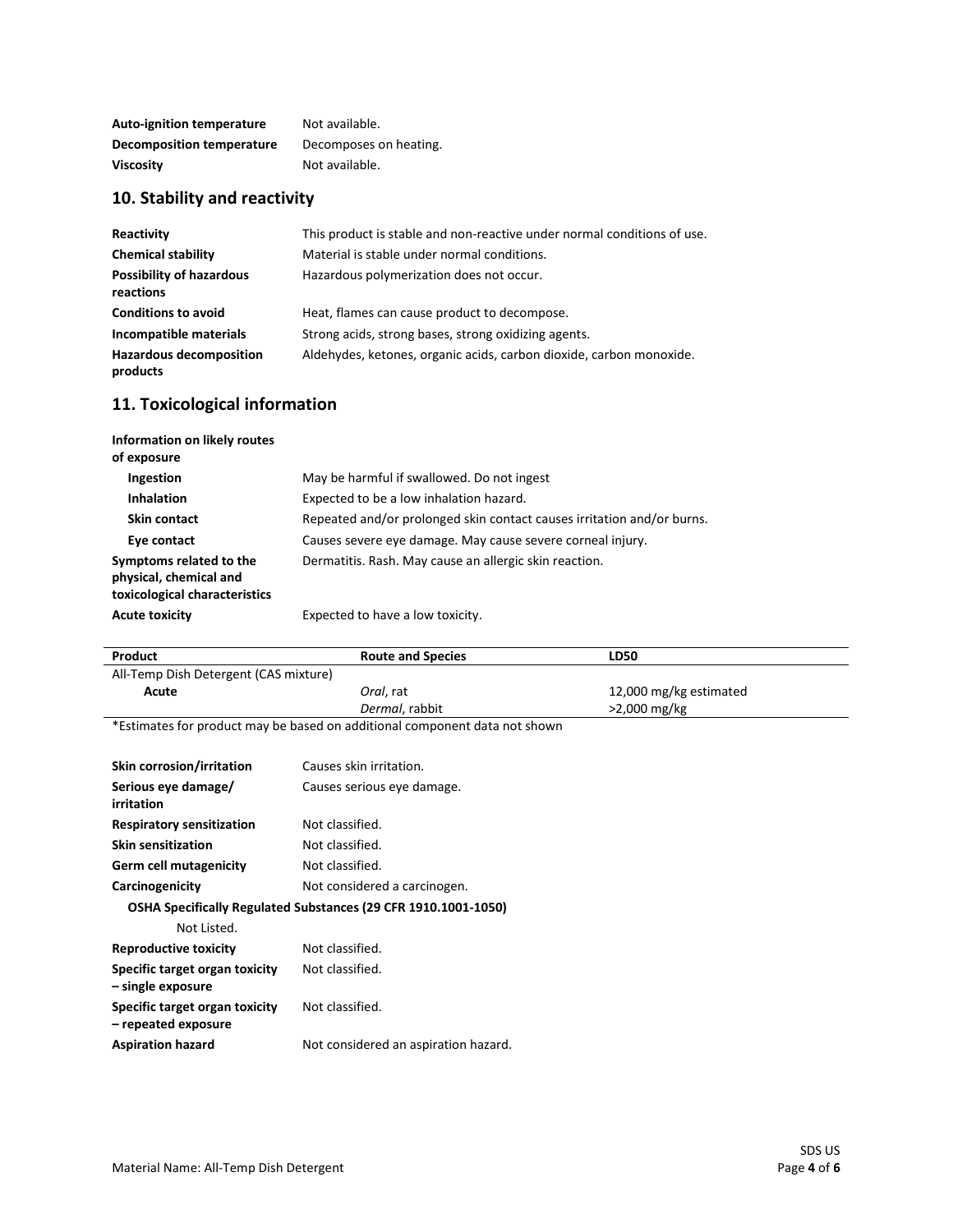# **12. Ecological information**

| <b>Ecotoxicity</b>                    |                                                                            |                                        |
|---------------------------------------|----------------------------------------------------------------------------|----------------------------------------|
| Product                               | <b>Species</b>                                                             | <b>Test Results</b>                    |
| All-Temp Dish Detergent (CAS mixture) |                                                                            |                                        |
| Aquatic                               |                                                                            |                                        |
| Crustacea                             | Daphnia                                                                    | $EC_{50}(48hr)$ : 3,200 mg/L estimated |
| Fish                                  | Fathead                                                                    | $LC_{50}(96hr)$ : 2,360 mg/L estimated |
|                                       | *Estimates for product may be based on additional component data not shown |                                        |

| Persistence and degradability    | Not available.                                                                        |
|----------------------------------|---------------------------------------------------------------------------------------|
| <b>Bioaccumulative potential</b> | No data available.                                                                    |
| Mobility in soil                 | Not available.                                                                        |
| Other adverse effects            | The pH of this product may cause it to be toxic to aquatic and terrestrial organisms. |

## **13. Disposal considerations**

| <b>Disposal instructions</b>          | Collect and reclaim or dispose in sealed containers at licensed waste disposal site. Dispose of<br>contents/container in accordance with local/regional/national/international regulations. Do<br>not release to the environment. |
|---------------------------------------|-----------------------------------------------------------------------------------------------------------------------------------------------------------------------------------------------------------------------------------|
| Local disposal regulations            | Dispose in accordance with all applicable regulations                                                                                                                                                                             |
| Waste from residues/unused<br>product | Dispose of in accordance with local regulations. Empty containers or liners may retain some<br>product residues. This material and its container must be disposed of in a safe manner. (See:<br>Disposal instructions).           |
| <b>Contaminated packaging</b>         | Empty containers should be taken to an approved waste handling site for recycling or<br>disposal. Since emptied containers may contain product residue, follow label warnings even<br>after container is emptied.                 |

### **14. Transport information**

| DOT                                                                                   |                                                                          |
|---------------------------------------------------------------------------------------|--------------------------------------------------------------------------|
| <b>UN number</b>                                                                      | UN1760                                                                   |
| UN proper shipping name                                                               | Corrosive Liquids, n.o.s. (Contains: Sodium Metasilicate)                |
| Transport hazard class(es)                                                            |                                                                          |
| <b>Class</b>                                                                          | 8                                                                        |
| Subsidiary risk                                                                       | ۰                                                                        |
| Packaging group                                                                       | Ш                                                                        |
| Marine pollutant                                                                      | No                                                                       |
| <b>Special precautions for user</b>                                                   | Read safety instructions, SDS, and emergency procedures before handling. |
| <b>Transport in bulk according</b><br>to Annex II of MARPOL 73/78<br>and the IBC Code | Not intended to be transported in bulk.                                  |
| DOT                                                                                   |                                                                          |